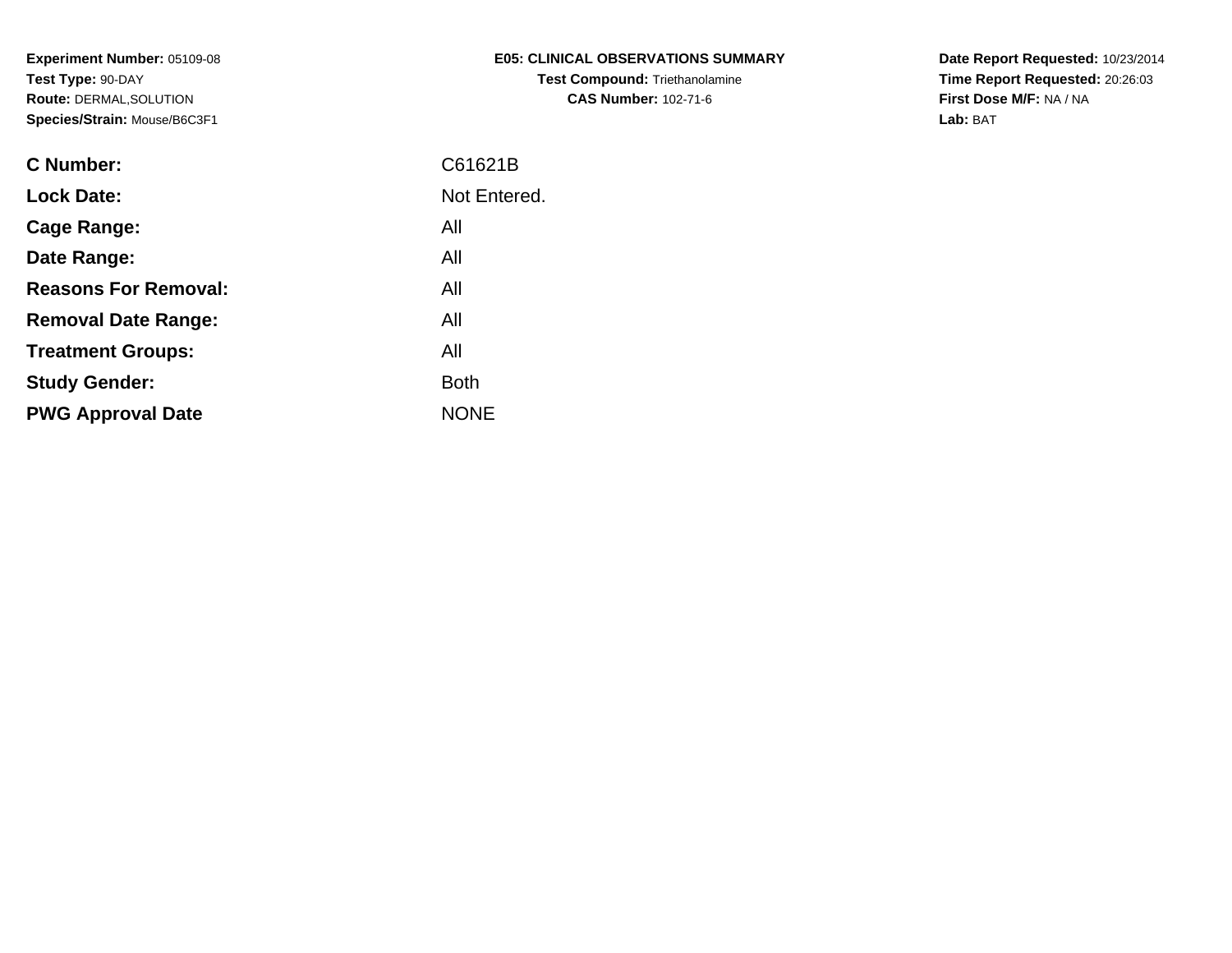#### **E05: CLINICAL OBSERVATIONS SUMMARYTest Compound:** Triethanolamine**CAS Number:** 102-71-6

**Date Report Requested:** 10/23/2014**Time Report Requested:** 20:26:03**First Dose M/F:** NA / NA**Lab:** BAT

**SEX :MALE WEEK: 14**

| <b>OBSERVATIONS</b>                 | 0 G/KG          |        | 0.25 G/KG       |                         | 0.5 G/KG        |        | 1.0 G/KG        |        |  |
|-------------------------------------|-----------------|--------|-----------------|-------------------------|-----------------|--------|-----------------|--------|--|
|                                     | <b>CURRENT*</b> | TOTAL+ | <b>CURRENT*</b> | TOTAL+                  | <b>CURRENT*</b> | TOTAL+ | <b>CURRENT*</b> | TOTAL+ |  |
| (Skin Paint Only) Clipper<br>lnjury | 0/0             | 0/20   | 0/0             | 0/20                    | 0/0             | 0/20   | 0/0             | 0/20   |  |
| (Skin Paint Only)<br>Discoloration  | 0/0             | 0/20   | 0/0             | 0/20                    | 0/0             | 0/20   | 0/0             | 0/20   |  |
| (Skin Paint Only) Scaly             | 0/0             | 0/20   | 0/0             | 0/20                    | 0/0             | 0/20   | 0/0             | 0/20   |  |
| Fractured Appendage<br>Tail         | 0/0             | 0/20   | 0/0             | 1/20<br><b>DAY 28</b>   | 0/0             | 0/20   | 0/0             | 0/20   |  |
| Irritation                          | 0/0             | 0/20   | 0/0             | 0/20                    | 0/0             | 0/20   | 0/0             | 0/20   |  |
| <b>Missing Anatomy</b><br>Tail      | 0/0             | 0/20   | 0/0             | $2/20$<br><b>DAY 35</b> | 0/0             | 0/20   | 0/0             | 0/20   |  |

\* ANIMALS WITH OBSERVATION IN CURRENT PERIOD / TOTAL ANIMALS OBSERVED IN CURRENT PERIOD (WITHIN 7 DAYS OF RUN DATE)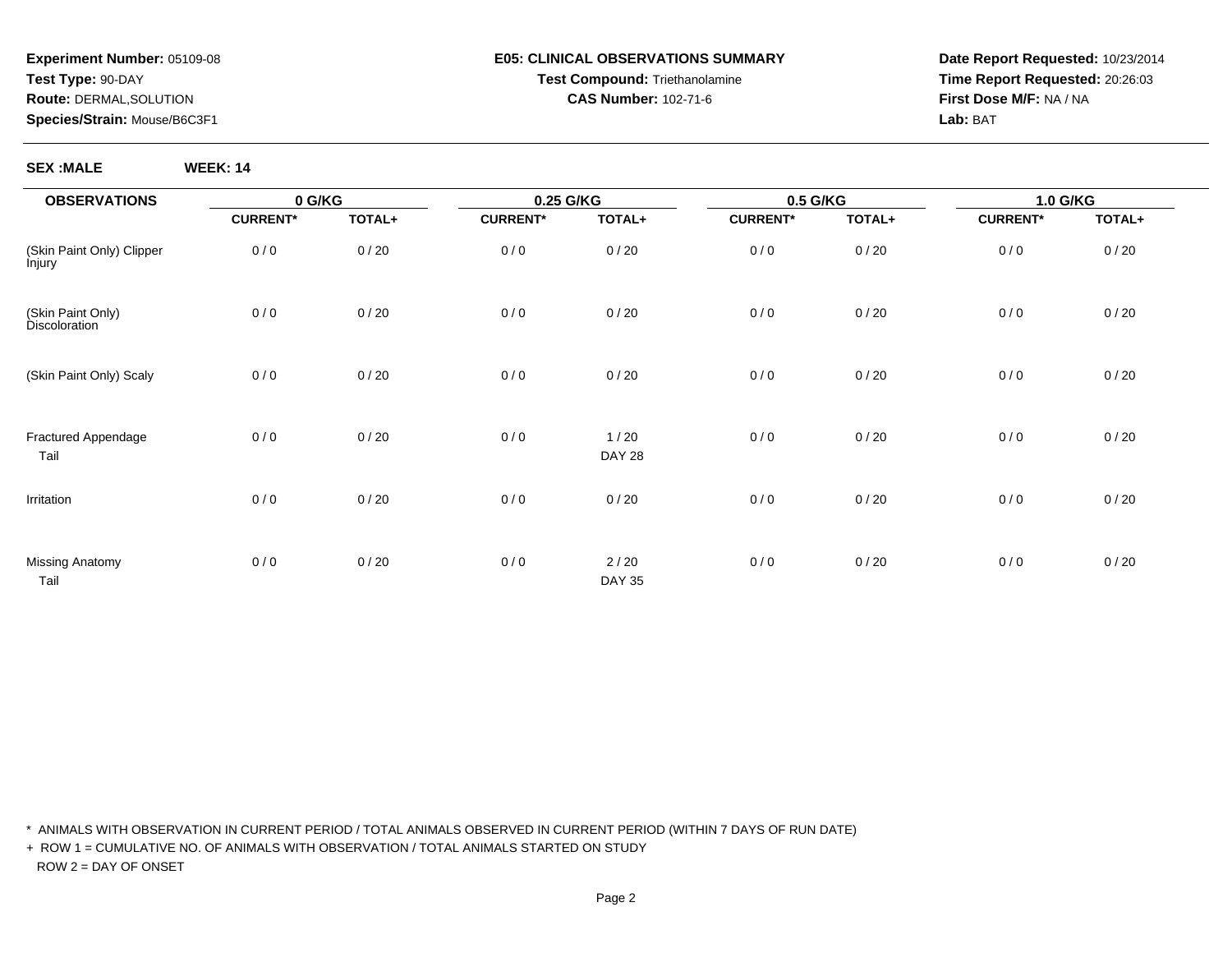**SEX :MALE WEEK: 14**

#### **E05: CLINICAL OBSERVATIONS SUMMARYTest Compound:** Triethanolamine**CAS Number:** 102-71-6

**Date Report Requested:** 10/23/2014**Time Report Requested:** 20:26:03**First Dose M/F:** NA / NA**Lab:** BAT

| <b>OBSERVATIONS</b>         |                 | 2.0 G/KG |                 | 4.0 G/KG      |  |
|-----------------------------|-----------------|----------|-----------------|---------------|--|
|                             | <b>CURRENT*</b> | TOTAL+   | <b>CURRENT*</b> | TOTAL+        |  |
| (Skin Paint Only) Clipper   | 0/0             | 0/20     | 0/0             | $2/20$        |  |
| İnjury                      |                 |          |                 | <b>DAY 41</b> |  |
| (Skin Paint Only)           | 0/0             | 0/20     | 0/0             | 10/20         |  |
| <b>Discoloration</b>        |                 |          |                 | <b>DAY 27</b> |  |
| (Skin Paint Only) Scaly     | 0/0             | 0/20     | 0/0             | 10/20         |  |
|                             |                 |          |                 | DAY 6         |  |
| Fractured Appendage<br>Tail | 0/0             | 0/20     | 0/0             | 0/20          |  |
| Irritation                  | 0/0             | 0/20     | 0/0             | 10/20         |  |
|                             |                 |          |                 | DAY 7         |  |
| Missing Anatomy<br>Tail     | 0/0             | 0/20     | 0/0             | 0/20          |  |

# \*\*\*END OF MALE DATA\*\*\*

\* ANIMALS WITH OBSERVATION IN CURRENT PERIOD / TOTAL ANIMALS OBSERVED IN CURRENT PERIOD (WITHIN 7 DAYS OF RUN DATE)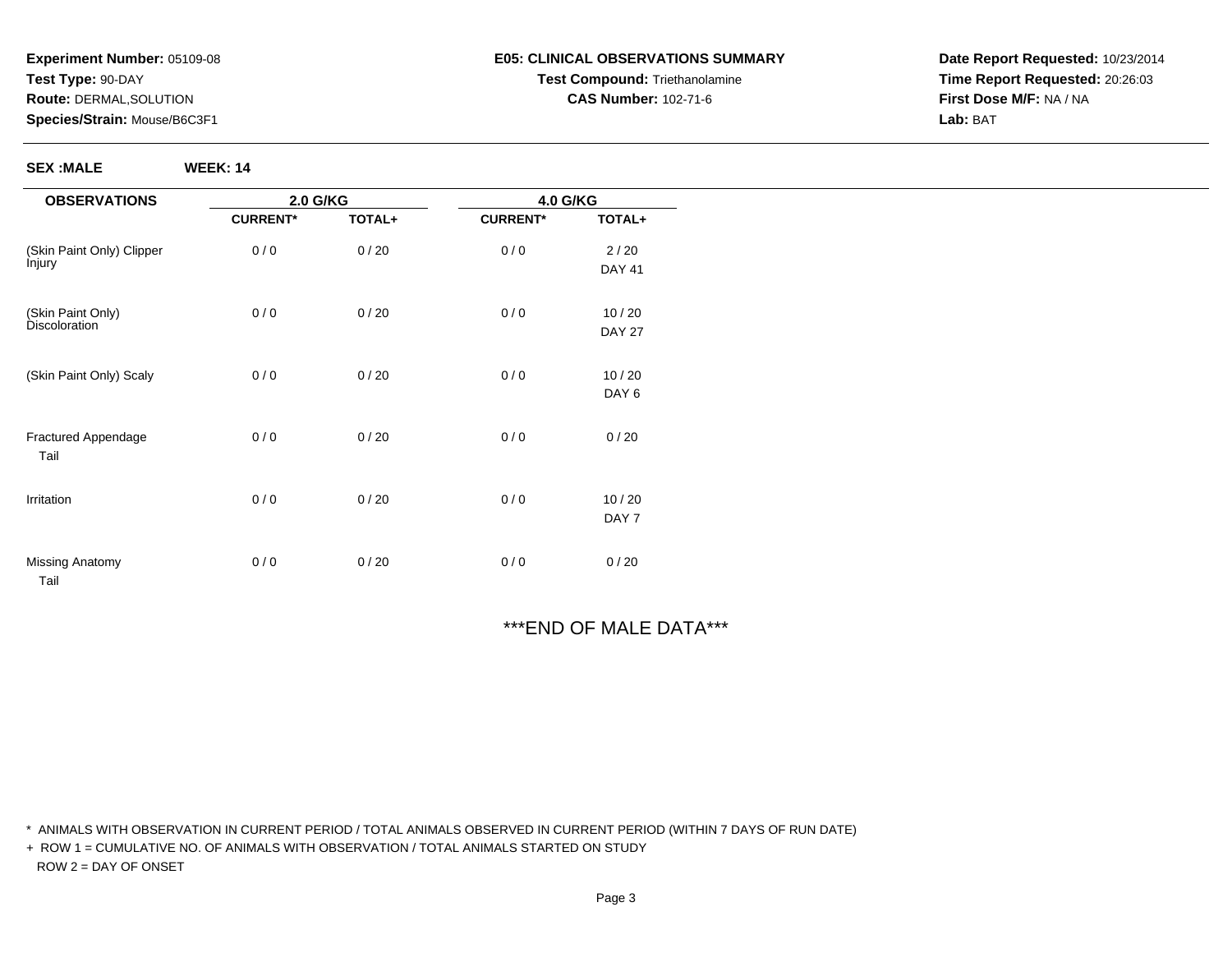#### **E05: CLINICAL OBSERVATIONS SUMMARYTest Compound:** Triethanolamine**CAS Number:** 102-71-6

**Date Report Requested:** 10/23/2014**Time Report Requested:** 20:26:03**First Dose M/F:** NA / NA**Lab:** BAT

#### **SEX :FEMALE WEEK: 14**

| <b>OBSERVATIONS</b>                            | 0 G/KG          |                       | 0.25 G/KG       |                       | 0.5 G/KG        |                       | 1.0 G/KG        |               |  |
|------------------------------------------------|-----------------|-----------------------|-----------------|-----------------------|-----------------|-----------------------|-----------------|---------------|--|
|                                                | <b>CURRENT*</b> | TOTAL+                | <b>CURRENT*</b> | TOTAL+                | <b>CURRENT*</b> | TOTAL+                | <b>CURRENT*</b> | TOTAL+        |  |
| (Skin Paint Only) Clipper<br>Ìnjury            | 0/0             | 1/20<br><b>DAY 42</b> | 0/0             | 1/20<br><b>DAY 91</b> | 0/0             | 1/20<br><b>DAY 91</b> | 0/0             | 0/20          |  |
| (Skin Paint Only)<br>Discoloration             | 0/0             | 0/20                  | 0/0             | 0/20                  | 0/0             | 0/20                  | 0/0             | 0/20          |  |
| (Skin Paint Only) Scaly                        | 0/0             | 0/20                  | 0/0             | 0/20                  | 0/0             | 0/20                  | 0/0             | 0/20          |  |
| Emaciated                                      | 0/0             | 0/20                  | 0/0             | 0/20                  | 0/0             | 0/20                  | 0/0             | 1/20<br>DAY 6 |  |
| Fractured Appendage<br>Tail                    | 0/0             | 0/20                  | 0/0             | 0/20                  | 0/0             | 0/20                  | 0/0             | 0/20          |  |
| Irritation                                     | 0/0             | 0/20                  | 0/0             | 0/20                  | 0/0             | $0/20$                | 0/0             | 0/20          |  |
| Missing Anatomy<br>$\sim$ $\sim$ $\sim$ $\sim$ | 0/0             | 0/20                  | 0/0             | 0/20                  | 0/0             | 0/20                  | 0/0             | 0/20          |  |

Tail

\* ANIMALS WITH OBSERVATION IN CURRENT PERIOD / TOTAL ANIMALS OBSERVED IN CURRENT PERIOD (WITHIN 7 DAYS OF RUN DATE)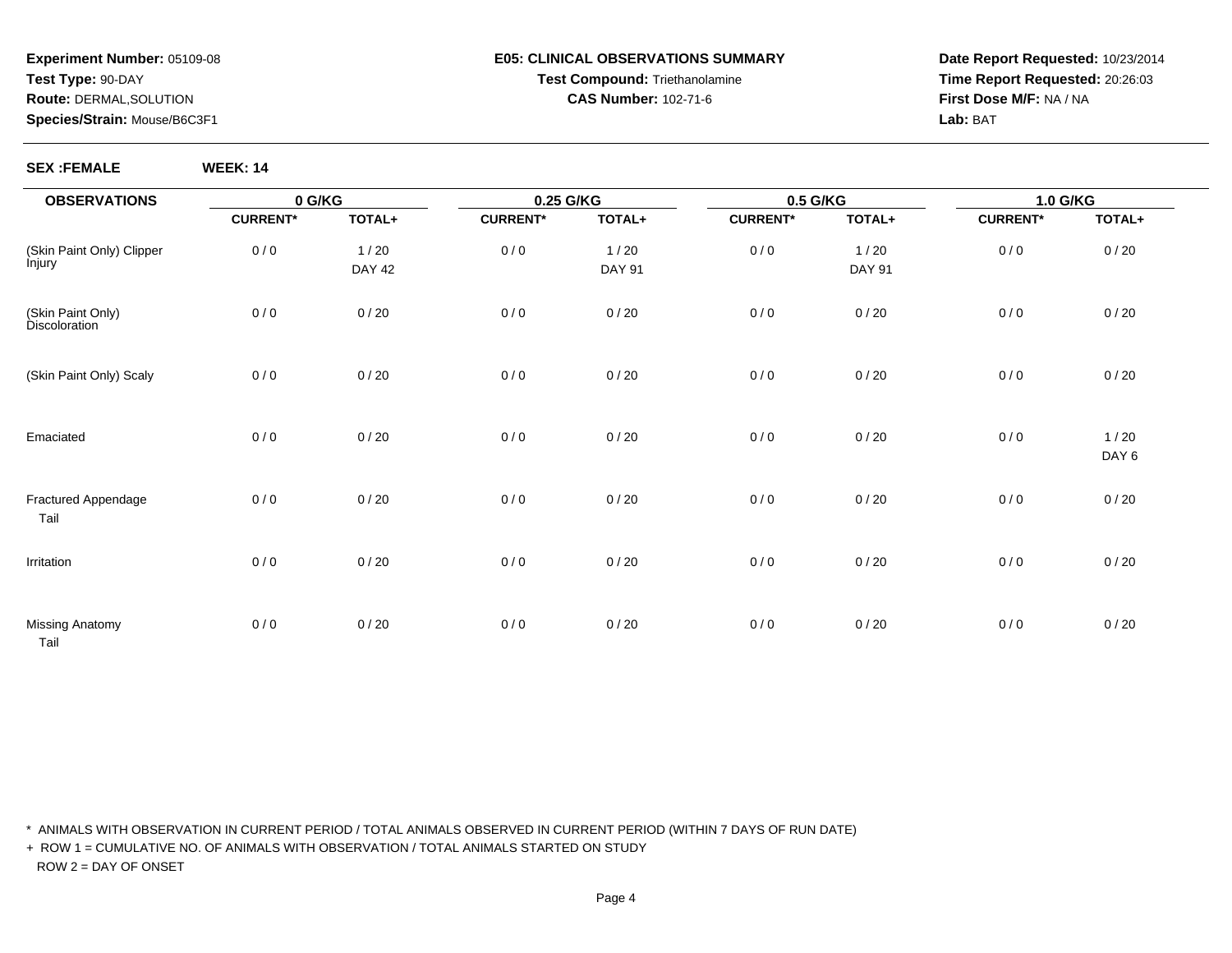**SEX :FEMALE WEEK: 14**

# **E05: CLINICAL OBSERVATIONS SUMMARYTest Compound:** Triethanolamine**CAS Number:** 102-71-6

**Date Report Requested:** 10/23/2014**Time Report Requested:** 20:26:03**First Dose M/F:** NA / NA**Lab:** BAT

| <b>OBSERVATIONS</b>                | 2.0 G/KG        |               | 4.0 G/KG        |               |
|------------------------------------|-----------------|---------------|-----------------|---------------|
|                                    | <b>CURRENT*</b> | TOTAL+        | <b>CURRENT*</b> | TOTAL+        |
| (Skin Paint Only) Clipper          | 0/0             | 1/20          | 0/0             | 1/20          |
| lnjury                             |                 | <b>DAY 90</b> |                 | <b>DAY 91</b> |
| (Skin Paint Only)<br>Discoloration | 0/0             | 0/20          | 0/0             | $10/20$       |
|                                    |                 |               |                 | <b>DAY 27</b> |
| (Skin Paint Only) Scaly            | 0/0             | 0/20          | 0/0             | 8/20          |
|                                    |                 |               |                 | DAY 6         |
| Emaciated                          | 0/0             | 0/20          | 0/0             | 1/20          |
|                                    |                 |               |                 | DAY 7         |
| Fractured Appendage                | 0/0             | 0/20          | 0/0             | 1/20          |
| Tail                               |                 |               |                 | <b>DAY 13</b> |
| Irritation                         | 0/0             | 0/20          | 0/0             | 7/20          |
|                                    |                 |               |                 | DAY 6         |
| <b>Missing Anatomy</b>             | 0/0             | 0/20          | 0/0             | 1/20          |
| Tail                               |                 |               |                 | <b>DAY 27</b> |

\* ANIMALS WITH OBSERVATION IN CURRENT PERIOD / TOTAL ANIMALS OBSERVED IN CURRENT PERIOD (WITHIN 7 DAYS OF RUN DATE)